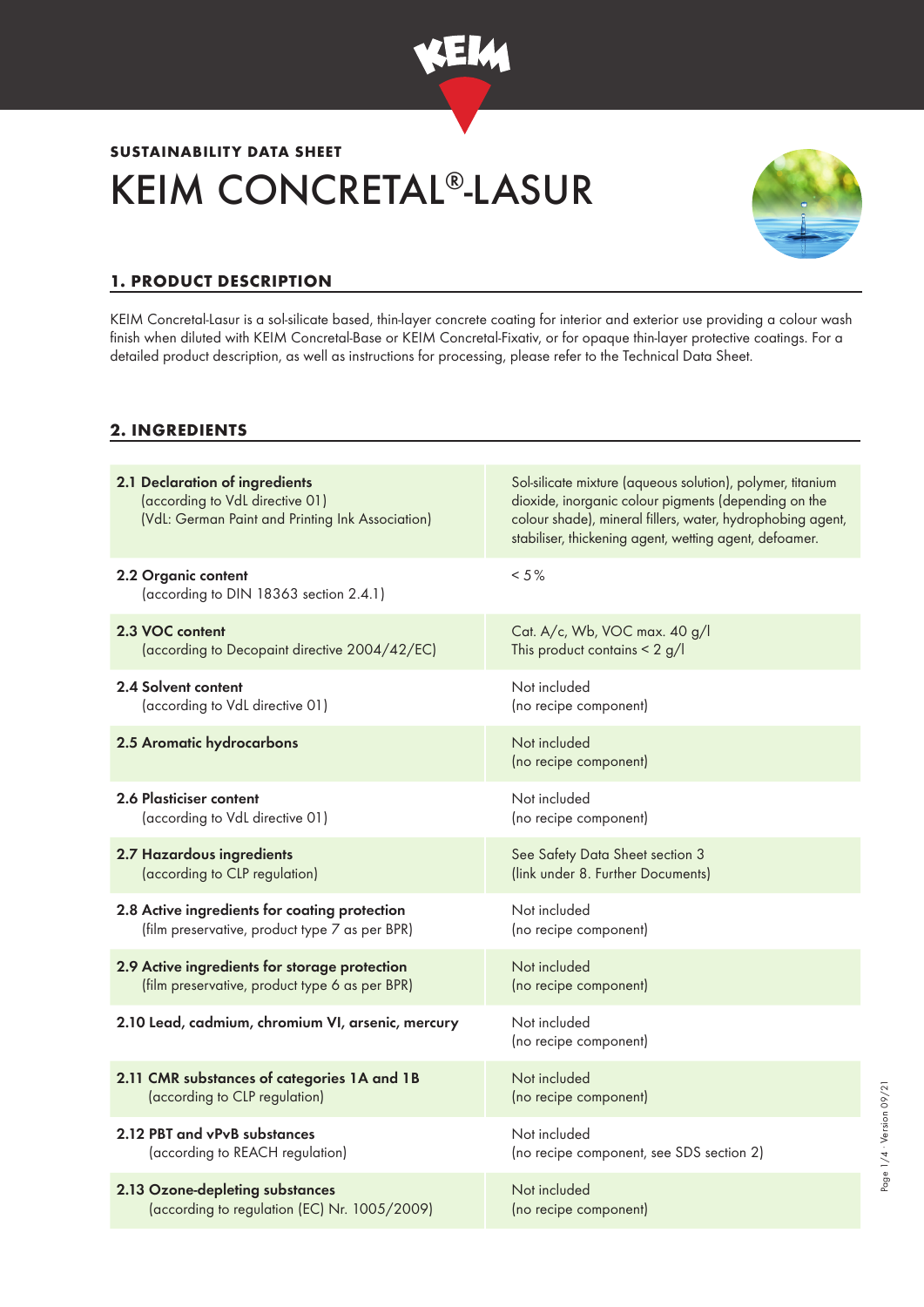a sa kacamatan ing Kabupatèn Kabupatèn Kabupatèn Kabupatèn Kabupatèn Kabupatèn Kabupatèn Kabupatèn Kabupatèn K

| 2.14 Formaldehyde/formaldehyde depot substances<br>(emission test chamber)                                                                          | Not specified                                                         |
|-----------------------------------------------------------------------------------------------------------------------------------------------------|-----------------------------------------------------------------------|
| 2.15 Compliance with the limitation of emissions<br>of the titanium dioxide industry (according to<br>directive 92/112/EEC or directive 2010/75/EU) | Yes                                                                   |
| 2.16 Halogenated organic compounds                                                                                                                  | See Safety Data Sheet section 12<br>(link under 8. Further Documents) |

# **3. TEST REPORTS / EXPERT REPORTS / CERTIFICATIONS / LOGOS**

| 3.1 Test reports                                                                                                                    | On request                                                                   |
|-------------------------------------------------------------------------------------------------------------------------------------|------------------------------------------------------------------------------|
| 3.2 Export reports                                                                                                                  | Environmental Product Declaration (EPD)<br>(link under 8. Further Documents) |
| 3.3 Product code / GISCODE                                                                                                          | <b>BSW40</b>                                                                 |
| 3.4 Certifications / Logos                                                                                                          |                                                                              |
| DGNR<br>NAVIGATOR<br>Registrierungs-Code<br><b>SENTINEL HAUS</b><br>NAXDTK<br>100%<br>INSTITUT<br>Okostrom<br>www.donb-navioator.de |                                                                              |

#### **4. INFORMATION FOR BUILDING CERTIFICATION AS PER DGNB\***

| 4.1 Product group<br>(ENV 1.2)                                             | Coating materials for mineral surfaces outdoors like for<br>example concrete, masonry, mineral mortars and fillers,<br>ETICS, wallpaper (facade wallpaper), gypsum plaster<br>boards etc. |
|----------------------------------------------------------------------------|-------------------------------------------------------------------------------------------------------------------------------------------------------------------------------------------|
| 4.2 VOC content<br>(according to directive 2004/42/EC)                     | $< 2$ g/l                                                                                                                                                                                 |
| 4.3 Dilutability with water<br>(according to directive 2004/42/EC)         | Yes                                                                                                                                                                                       |
| 4.4 Product-specific life cycle assessment values<br>(ENV 1.1 and ENV 2.1) | According to EPD                                                                                                                                                                          |
| <b>4.5 Quality level</b><br>(ENV 1.2)                                      | Coatings on mainly mineral substrates outdoors:<br>Complies with quality level $4 - \text{VOC} \le 40 \text{ g/l}$<br>according to VdL directive 01                                       |
| 4.6 Product-specific life cycle<br>(ECO 1.1)                               | 15 Years (according to BNB: National rating system<br>for sustainable building)                                                                                                           |
| 4.7 Safety and risks of failure<br>(SOC 1.7)                               | No negative impact, since no halogens contained                                                                                                                                           |
| 4.8 Cleaning instruction<br>(PRO 1.5, PRO 2.2)                             | See Technical Data Sheet<br>(link under 8. Further Documents)                                                                                                                             |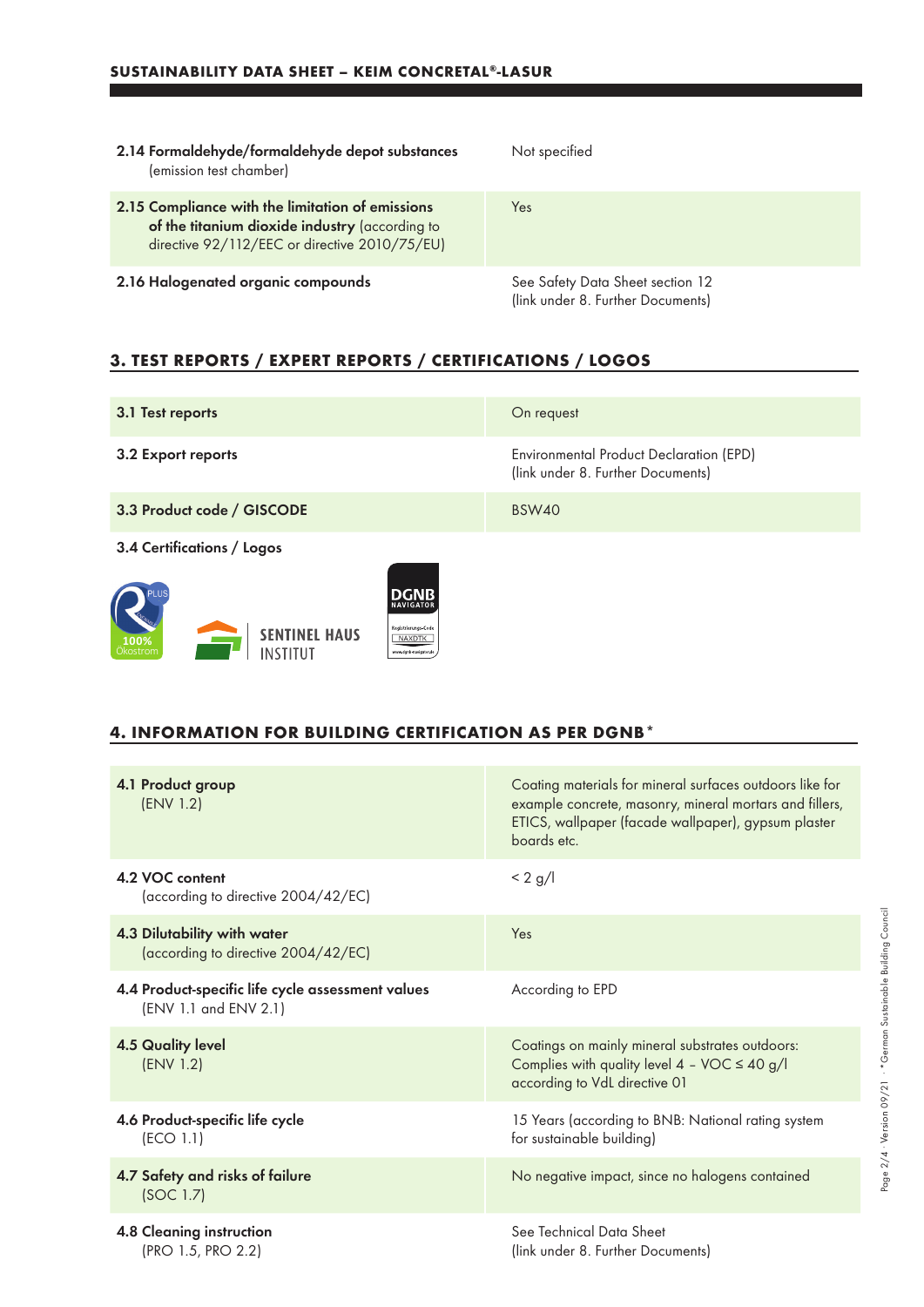### **5. INFORMATION ON SUITABILITY ACCORDING TO LEED 2009**

| 5.1 Product group<br>[EQ4.2]                                                                         | <b>Flat Topcoat</b>                                                                                                                                                                                                                                                                                                                                                                                                                                                                               |
|------------------------------------------------------------------------------------------------------|---------------------------------------------------------------------------------------------------------------------------------------------------------------------------------------------------------------------------------------------------------------------------------------------------------------------------------------------------------------------------------------------------------------------------------------------------------------------------------------------------|
| 5.2 VOC<br>(as per SCAQMD Rule 1113, Architectural Coatings,<br>rules in effect on February 5, 2016) | $< 2$ g/l (limit value $< 50$ g/l)                                                                                                                                                                                                                                                                                                                                                                                                                                                                |
| 5.3 VOC limit fulfilled                                                                              | Yes                                                                                                                                                                                                                                                                                                                                                                                                                                                                                               |
| 5.4 Recycling rate<br>(from post-consumer sources) (MR4)                                             | KEIM Concretal-Lasur can achieve the service life of the<br>building components. KEIM Concretal-Lasur does not have<br>a real after-use phase. The final disposal is carried out<br>in conjunction with the building components via building<br>rubble. If it is pure building rubble, recycling takes place in<br>accordance with national regulations. Normally, building<br>rubble is crushed and returned to the economic cycle as a<br>substitute for fillers (road construction, concrete). |
| 5.5 Recycling rate<br>(from production-relevant sources) (MR4)                                       | 0%                                                                                                                                                                                                                                                                                                                                                                                                                                                                                                |
| 5.6 Fast renewable raw materials<br>(MR 6)                                                           | 0%                                                                                                                                                                                                                                                                                                                                                                                                                                                                                                |
| 5.7 Regional materials<br>(MR <sub>5</sub> )                                                         | Not specified                                                                                                                                                                                                                                                                                                                                                                                                                                                                                     |
| 5.8 Production site<br>(MR <sub>5</sub> )                                                            | Keimfarben GmbH, Keimstraße 16, 86420 Diedorf                                                                                                                                                                                                                                                                                                                                                                                                                                                     |

#### **6. MANAGEMENT SYSTEMS AND CORPORATE CERTIFICATIONS**

6.1 Quality and environmental management The manufacturing /marketing company is certified according to:

– DIN EN ISO 9001

- DIN EN ISO 14001
- Energy audit according to DIN EN 16247-1

#### **7. SAFETY INSTRUCTIONS**

7.1 See Safety Data Sheet (link under 8. Further Documents)